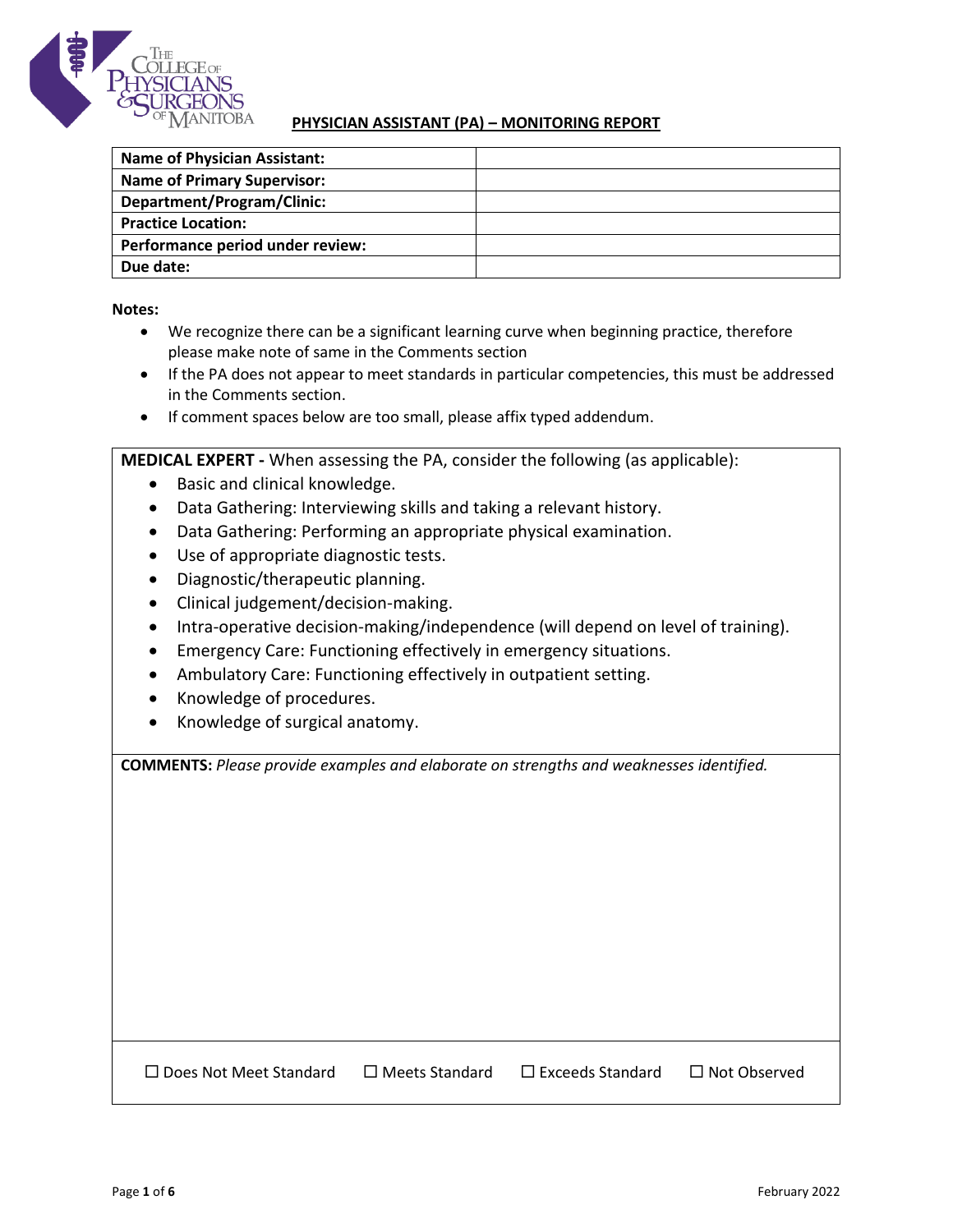| Procedure/Skill                                                                                                               | <b>Yes</b>               | <b>No</b> | Approximate number done                                                                                                                                                                                                                                                                                                              |                     |
|-------------------------------------------------------------------------------------------------------------------------------|--------------------------|-----------|--------------------------------------------------------------------------------------------------------------------------------------------------------------------------------------------------------------------------------------------------------------------------------------------------------------------------------------|---------------------|
|                                                                                                                               |                          |           |                                                                                                                                                                                                                                                                                                                                      |                     |
|                                                                                                                               |                          |           |                                                                                                                                                                                                                                                                                                                                      |                     |
|                                                                                                                               |                          |           |                                                                                                                                                                                                                                                                                                                                      |                     |
|                                                                                                                               |                          |           |                                                                                                                                                                                                                                                                                                                                      |                     |
|                                                                                                                               |                          |           |                                                                                                                                                                                                                                                                                                                                      |                     |
|                                                                                                                               |                          |           |                                                                                                                                                                                                                                                                                                                                      |                     |
| <b>COMMENTS:</b> Please provide examples and elaborate on strengths and weaknesses identified.                                |                          |           |                                                                                                                                                                                                                                                                                                                                      |                     |
| $\Box$ Does Not Meet Standard                                                                                                 | $\Box$ Meets Standard    |           | $\Box$ Exceeds Standard                                                                                                                                                                                                                                                                                                              | $\Box$ Not Observed |
| <b>COMMUNICATOR</b> - When assessing the PA, consider the following (as applicable):<br>$\bullet$<br>families.<br>management. |                          |           | Establishing a therapeutic relationship with patients and communicating well with<br>Providing clear and thorough explanation of diagnosis, investigation and                                                                                                                                                                        |                     |
| $\bullet$<br>patient assessments and management plans.                                                                        |                          |           | Establishing good relationship with peers and health and other professionals.<br>Oral Presentation Skills with the Health Care Team: Clear and succinct presentation of<br>Records and Reports: Including written records, consultations and dictation of<br>operative reports completed accurately, clearly and in a timely manner. |                     |
| <b>COMMENTS:</b> Please provide examples and elaborate on strengths and weaknesses identified.                                |                          |           |                                                                                                                                                                                                                                                                                                                                      |                     |
| □ Does Not Meet Standard                                                                                                      | $\square$ Meets Standard |           | $\square$ Exceeds Standard                                                                                                                                                                                                                                                                                                           | □ Not Observed      |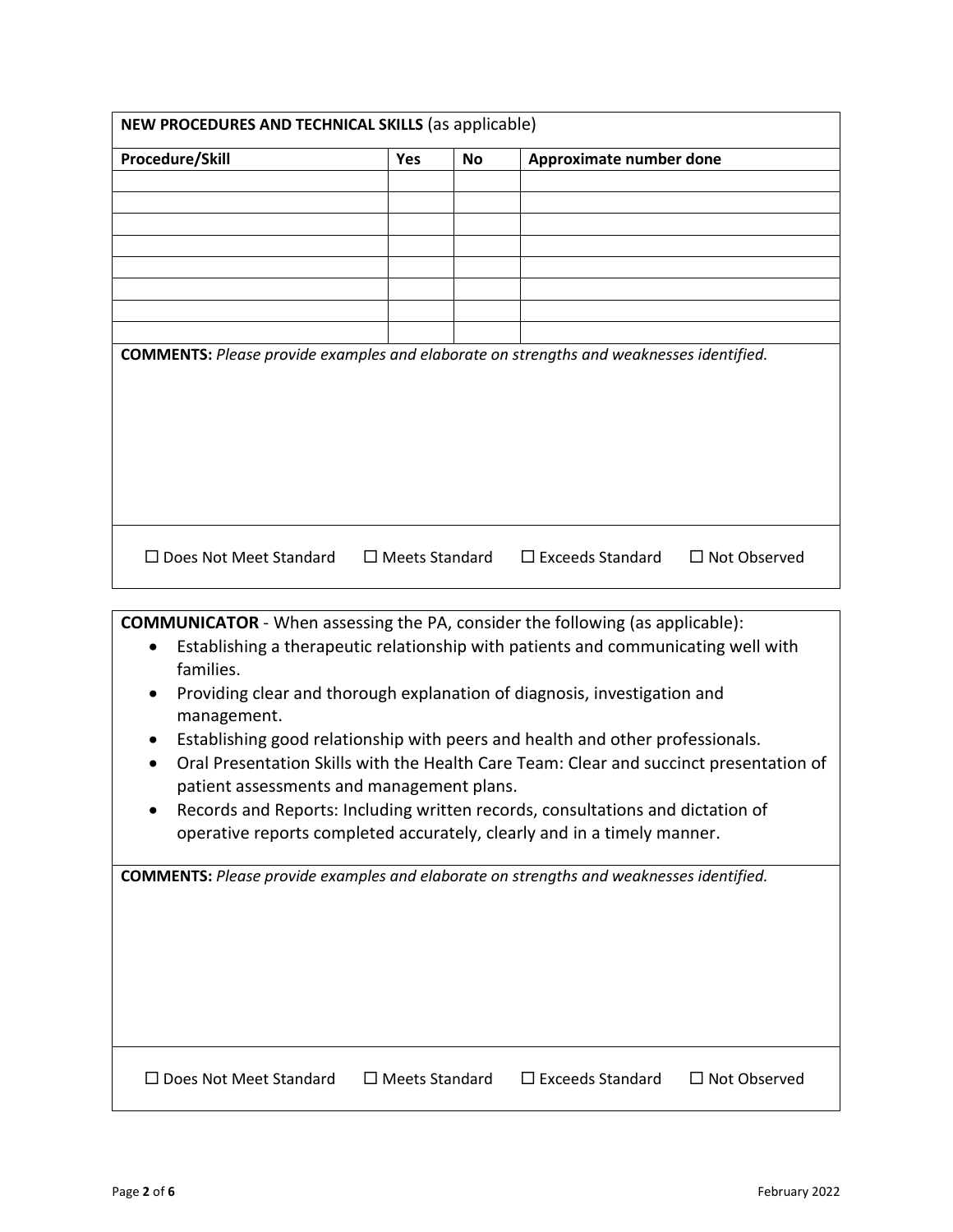**COLLABORATOR** - When assessing the PA, consider the following (as applicable):

- Team Relationships: Ability to work harmoniously with colleagues.
- Consultations: Consults effectively with other physicians and health care professionals.

| <b>COMMENTS:</b> Please provide examples and elaborate on strengths and weaknesses identified.<br>$\Box$ Meets Standard<br>$\Box$ Exceeds Standard<br>$\Box$ Not Observed<br>$\Box$ Does Not Meet Standard |  |  |
|------------------------------------------------------------------------------------------------------------------------------------------------------------------------------------------------------------|--|--|
|                                                                                                                                                                                                            |  |  |
|                                                                                                                                                                                                            |  |  |
|                                                                                                                                                                                                            |  |  |
|                                                                                                                                                                                                            |  |  |
|                                                                                                                                                                                                            |  |  |
|                                                                                                                                                                                                            |  |  |
|                                                                                                                                                                                                            |  |  |
|                                                                                                                                                                                                            |  |  |
|                                                                                                                                                                                                            |  |  |
|                                                                                                                                                                                                            |  |  |
|                                                                                                                                                                                                            |  |  |
|                                                                                                                                                                                                            |  |  |
|                                                                                                                                                                                                            |  |  |

| <b>HEALTH ADVOCATE</b> - When assessing the PA, consider the following (as applicable):                  |  |  |  |
|----------------------------------------------------------------------------------------------------------|--|--|--|
| Patient Intervention: Intervenes on behalf of patients with respect to their care.<br>$\bullet$          |  |  |  |
| Patient Safety: Recognizes and responds appropriately in advocacy situations particularly<br>$\bullet$   |  |  |  |
| regarding patient safety.                                                                                |  |  |  |
| Guidelines: Demonstrates knowledge of the guidelines/standards concerning practice in<br>٠               |  |  |  |
| Canada.                                                                                                  |  |  |  |
|                                                                                                          |  |  |  |
| <b>COMMENTS:</b> Please provide examples and elaborate on strengths and weaknesses identified.           |  |  |  |
|                                                                                                          |  |  |  |
|                                                                                                          |  |  |  |
|                                                                                                          |  |  |  |
|                                                                                                          |  |  |  |
|                                                                                                          |  |  |  |
|                                                                                                          |  |  |  |
|                                                                                                          |  |  |  |
|                                                                                                          |  |  |  |
|                                                                                                          |  |  |  |
|                                                                                                          |  |  |  |
|                                                                                                          |  |  |  |
|                                                                                                          |  |  |  |
|                                                                                                          |  |  |  |
| $\Box$ Meets Standard<br>$\Box$ Exceeds Standard<br>$\Box$ Not Observed<br>$\Box$ Does Not Meet Standard |  |  |  |
|                                                                                                          |  |  |  |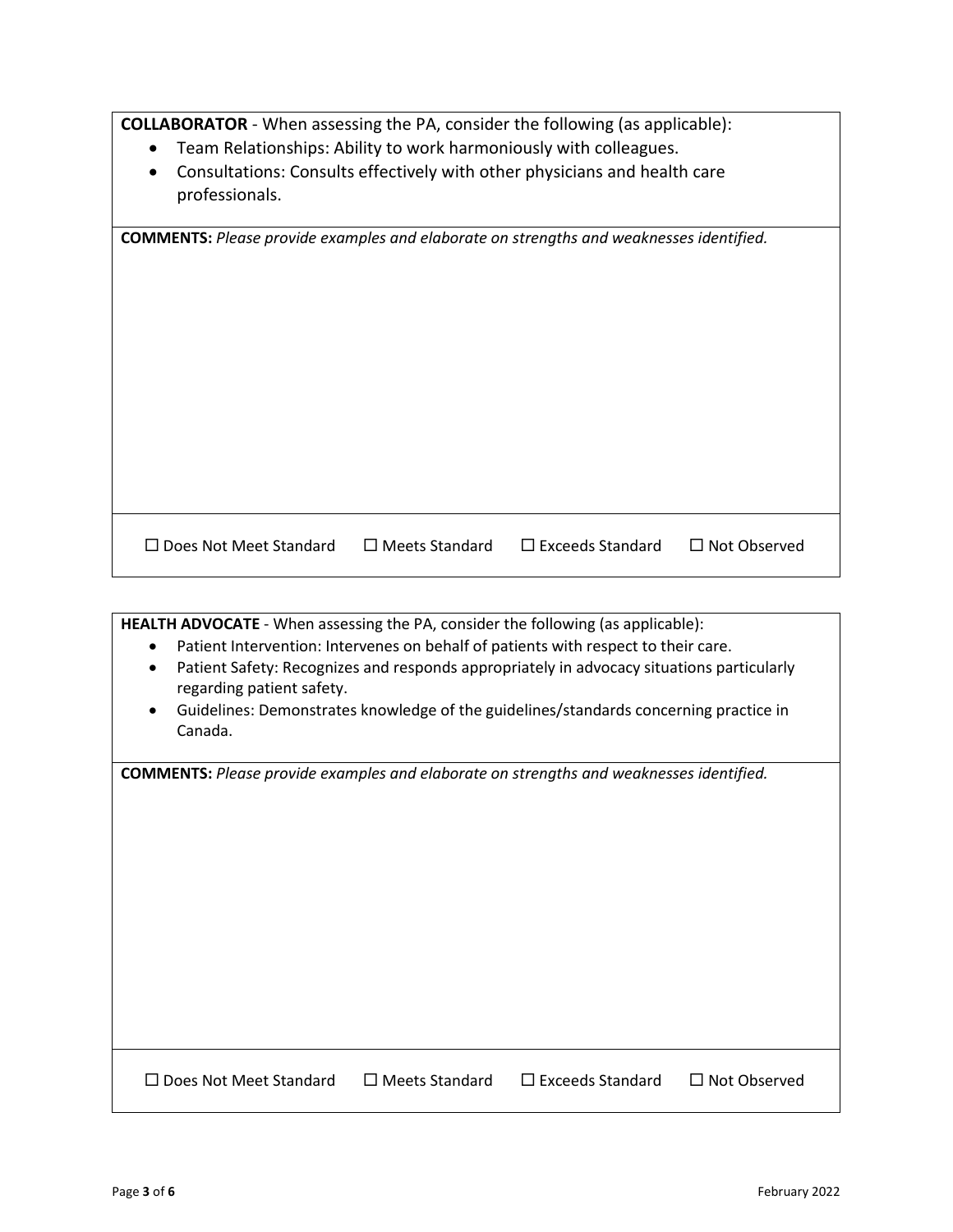**MANAGER** - When assessing the PA, consider the following:

- Resource Allocation: uses available resources effectively and considers alternate management options.
- Orders tests appropriately.
- Organization of Workload: Works effectively/efficiently; ability to prioritize, delegate and manage simultaneous tasks.
- Knowledge of principles of quality assurance and outcomes measures.
- Attention to Details: Good follow-up on delegated tasks.
- Understanding and utilization of information technology such as methods of searching medical databases.

| <b>COMMENTS:</b> Please provide examples and elaborate on strengths and weaknesses identified. |  |
|------------------------------------------------------------------------------------------------|--|
|------------------------------------------------------------------------------------------------|--|

□ Does Not Meet Standard D Meets Standard D Exceeds Standard D Not Observed

**SCHOLAR** - When assessing the PA, consider the following: • Learning: Demonstrates a commitment to continuing personal education. • Critical Appraisal: Ability to critically appraise sources of medical information and uses evidence in clinical decision-making. • Teaching: Education of patients and other health care professionals including presentation of rounds. **COMMENTS:** *Please provide examples and elaborate on strengths and weaknesses identified.*  Does Not Meet Standard Meets Standard Exceeds Standard Not Observed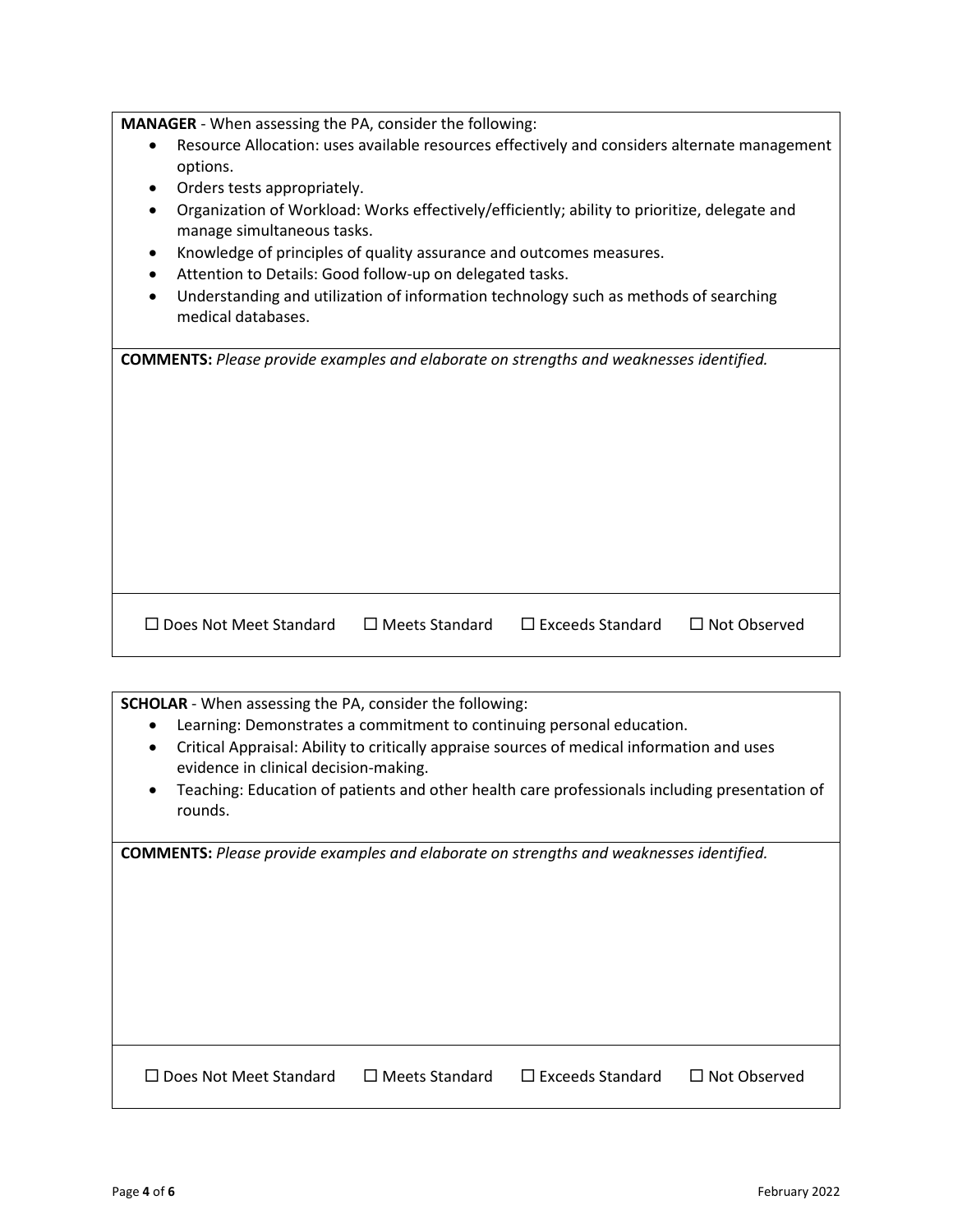| <b>PROFESSIONAL/ETHICAL STANDARDS</b> - When assessing the PA, consider the following:                                         |
|--------------------------------------------------------------------------------------------------------------------------------|
| Patient-Physician Relationships: Ability to establish effective relationships with patients and<br>$\bullet$<br>families.      |
| Professional Relationships: Develops effective professional relationships with health and<br>$\bullet$<br>other professionals. |
| Sense of Responsibility: Delivers highest quality of care with integrity and honesty.                                          |
| Ethics: Demonstrates an understanding of principles of bioethics and applies them in clinical<br>situations.                   |
| Insight: Demonstrates awareness of own limitations; seeks advice when necessary.                                               |
| Work ethic/dependability.                                                                                                      |
| <b>COMMENTS:</b> Please provide examples and elaborate on strengths and weaknesses identified.                                 |
|                                                                                                                                |
| $\Box$ Does Not Meet Standard<br>$\Box$ Meets Standard<br>$\Box$ Exceeds Standard<br>$\Box$ Not Observed                       |

**EVALUATION OF PHYSICIAN ASSISTANT:** Give examples with as much detail as possible.

## **STRENGTHS:**

**OPPORTUNITIES FOR IMPROVEMENT:**

**OBJECTIVES FOR NEXT REPORTING PERIOD OR WHY TERMINATION OF CONTRACT IS RECOMMENDED:**